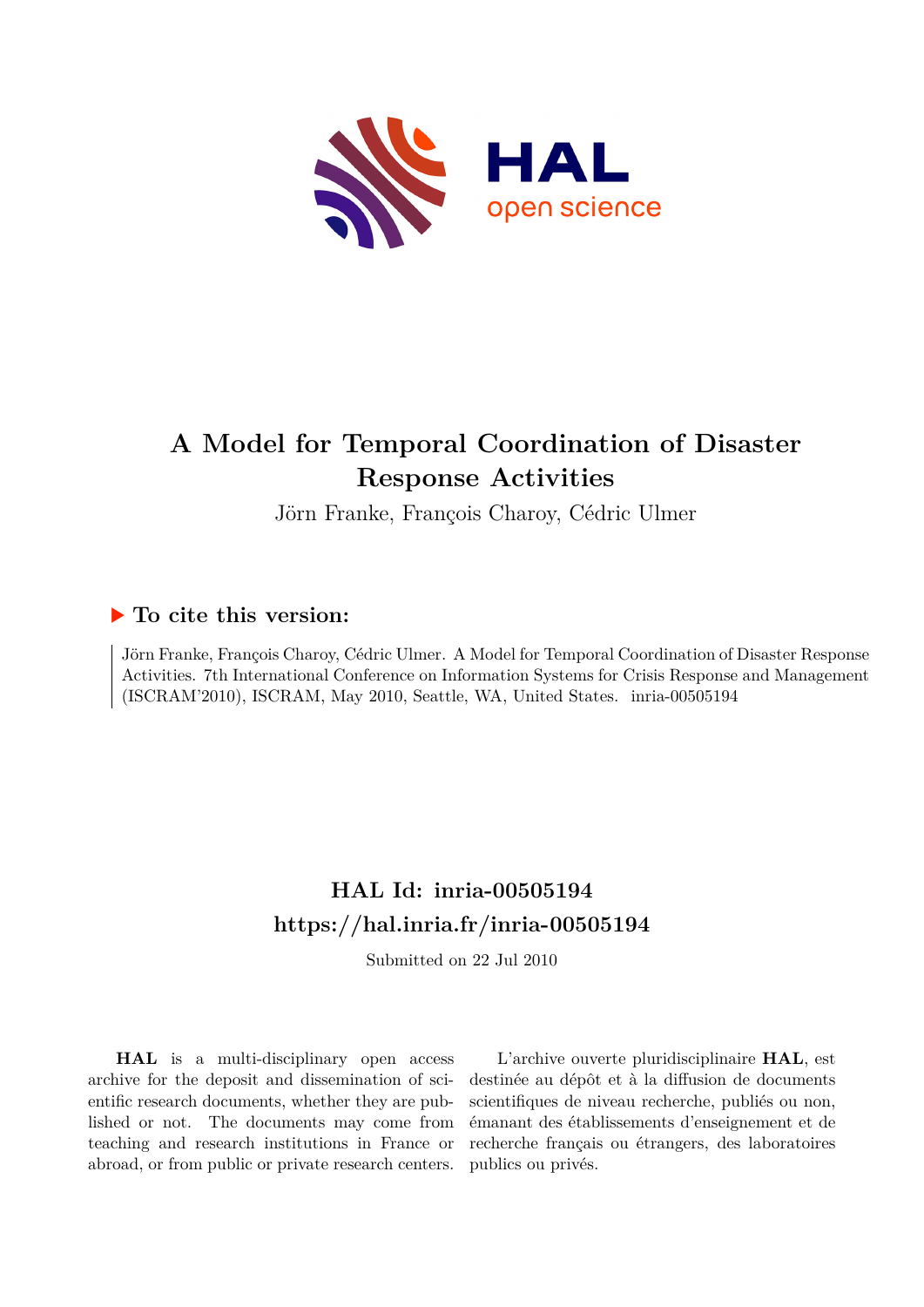# **A Model for Temporal Coordination of Disaster Response Activities**

**Jörn Franke** SAP Research Sophia Antipolis, France joern.franke@sap.com

**François Charoy** LORIA-INRIA, UHP, Nancy-Université charoy@loria.fr

**Cédric Ulmer** SAP Research Sophia Antipolis, France cedric.ulmer@sap.com

# **ABSTRACT**

One problem for public safety organizations in a disaster is the management of response activities and their dependencies on an intra-and inter-organizational level. Our interviews with end users have shown that current solutions for managing activities are complicated to use in the crisis by teams in the field and also in operation centers, when facing continuous unexpected events and cross-organizational activities. We propose an activity centric system for managing crisis response activities for such situations. We give an example how this system is used in a crisis within one organization and cross-organizations. Afterwards, we explain the evaluation of the solution. This research contributes not only to the crisis management domain, but also to the business process management domain by providing an alternative view on activities in highly dynamic scenarios.

# **Keywords**

disaster, ad-hoc, activity, governance, dependency, management.

# **INTRODUCTION**

During and after a disastrous event, response organizations start to coordinate themselves according to plans. However, these plans can be challenged by the dimension of the event, by its unexpected consequences and by the appearance of related or unrelated new events. The plans have to be adapted, new plans have to be decided and new organizations have to be incorporated. In large scale disasters, such as September 11, hundreds of organizations and thousands of people can be involved. The activities of these different organizations may depend on each other. These dependencies can be of different kinds: temporal, spatial, resources etc. The idea to support the description of the relationships between these activities using information technology is not new, but leads usually to very large models with many different elements, which difficult to manage and change, in particular in situation of continuous changing events (i.e. new activities are executed, old one fail or are idle etc.) and sense-making. This is even more difficult on the cross-organizational level, mixing different cultures, procedures and regulations.

The goal of this paper is to present an activity management system for disaster response activities grounded in various research approaches, such as interviews, case studies and workshops. Activities can be (re-)combined depending on the need of the situation. We do not focus on how these activities should be visualized, but on technical support for temporal coordination of these activities by a system. The main motivation for our work is that we have identified in our research that there is a need for an ad-hoc activity management system for response teams in the field, operating centers and command centers on the intra-and inter-organizational level. We investigate the problem domain and related work in the following section. In the third section, we describe the design of the activity management system. The design is evaluated in the fourth section and this includes the description of advantages and limitations. Finally, we give an outlook of our future research.

**Reviewing Statement**: This paper has been fully double blind peer reviewed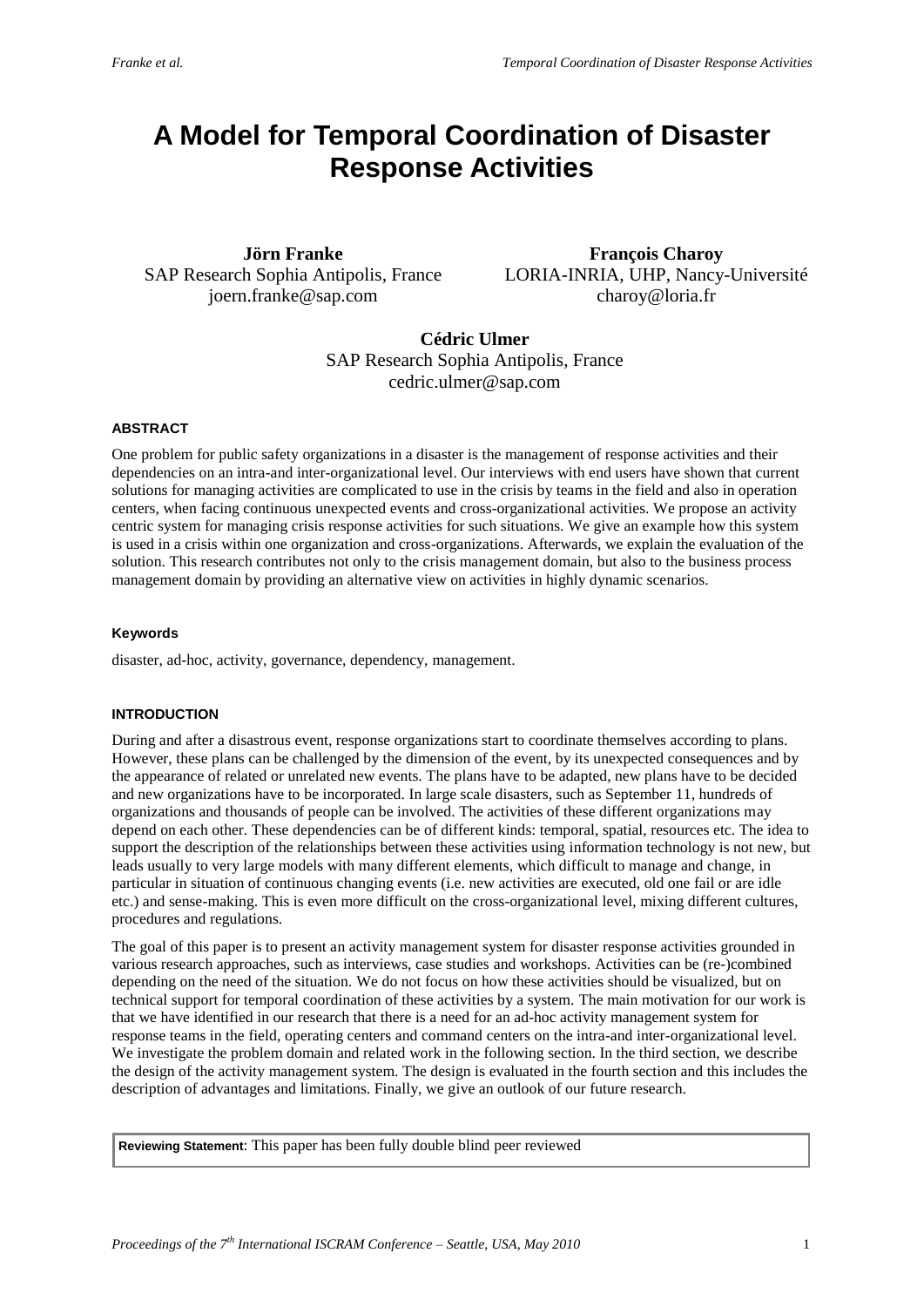### **PROBLEM DOMAIN**

First, we will investigate the problem domain by explaining our research approach in the following subsection. We describe the issues related to the use of business process management systems for managing response activities in the third subsection. Finally, we will describe a problem case illustrating the difficulties for applying business process management systems to crisis response activity management in the fourth subsection. This is the foundation for designing our activity management system for crisis response activities in the next section.

#### **Research Approach**

Our research approach is grounded on constant relationships with actors that have already been involved in crisis management (Franke and Charoy 2010). Several interviews and workshops have been conducted to investigate integrated information technology support for crisis response management in the SoKNOS project (SoKNOS 2009). The interviews have been conducted with police man and fire fighters in leadership positions with several years of experience in disaster management. A large scenario for a flood has been built together with end users based on real previous disasters. This included also analysis of real disaster response plans provided by the end users in the project. Afterwards, we modeled together with end users response activities using a typical business process management system (see next subsection).

#### **Related Work**

Although many systems have been proposed for resource management during a crisis, little has been published in the area of coordinating disaster response activities. The problem is related to the sense-making problem: Who is doing what and how is it related to the own activities. There have been proposals to extend business process management systems for routine emergency processes (e.g. (Rüppel and Wagenknecht 2007; Sell and Braun 2009)). According to our interviews with police forces (Franke and Charoy 2010), this leads to complex models during dynamic situations. Firstly, they are complex in terms of model size. Secondly, they are complex in terms of number of element types. Thirdly, they are complex in terms of number of modeling elements. Models thus become difficult to manage, in particular for unexpected events. Those are frequent during disasters (e.g. activities fail or new activities are created). Yet approaches based on business process models and workflow systems assume that activity states are changing sequentially (i.e. one activity has to finish before another activity can be in the state execute), processes are mostly fixed and processes do not have any relationship with other response processes. When addressing cross-organizational processes, business process models approaches introduce many requirements (Chebbi, Dustdar et al. 2006; Eshuis and Grefen 2007), because process models need to be exchanged. Assuming a crisis management team in the field changes the process (e.g. adds an activity), and that at the same time a person in the command center also changes the process (e.g. removes an activity), then the system needs to merge at least two different versions of the same process model. This is very difficult to implement and introduces time-consuming conflict resolution mechanisms. This leads also to unnecessary confusion among the stakeholders.

Several publications propose to model different scenarios using process models and to compose these scenarios depending on the situation (Georgakopoulos, Schuster et al. 2000; Fahland and Woith 2008). The scenarios have to be defined and planned in advance. This means the approach requires a modeling phase, which makes it more suitable for predictable emergency scenarios. It is also not able to deal with unexpected events as they occur in disasters. Catarci et al. chose an activity centric point of view governed by logical rules: in highly dynamic situations it leads to a more suitable system support (Catarci, T., de Leoni, M. et al.). Llavador et al. propose a similar approach to this for managing emergency processes (Llavador, Letelier et al. 2006). Both approaches use a logic language to define the rules applied to process models. However it can become very difficult to describe a situation in a textual way in a logic language. They are not effective for controlling and managing a process, because rules systems and logic systems are designed for reaction and less for control. The work of van Someren et al. deals with the information flow between tasks ((van Someren, Netten et al. 2005) and can be seen as complementary to our work. All these approaches do not consider governance, e.g. clearly defined accountability and responsibility.

Lu et al. propose to define temporal constraints for business process models (Lu, Sadiq et al. 2006). These constraints are applied to business process models with sequential activities and high frequency of execution. They assume sequential activities and do not consider activity states and the model still require to be defined precisely in advance. They also do not consider different kind of visualizations for different target groups and it is not clear how their framework can support the execution of activities.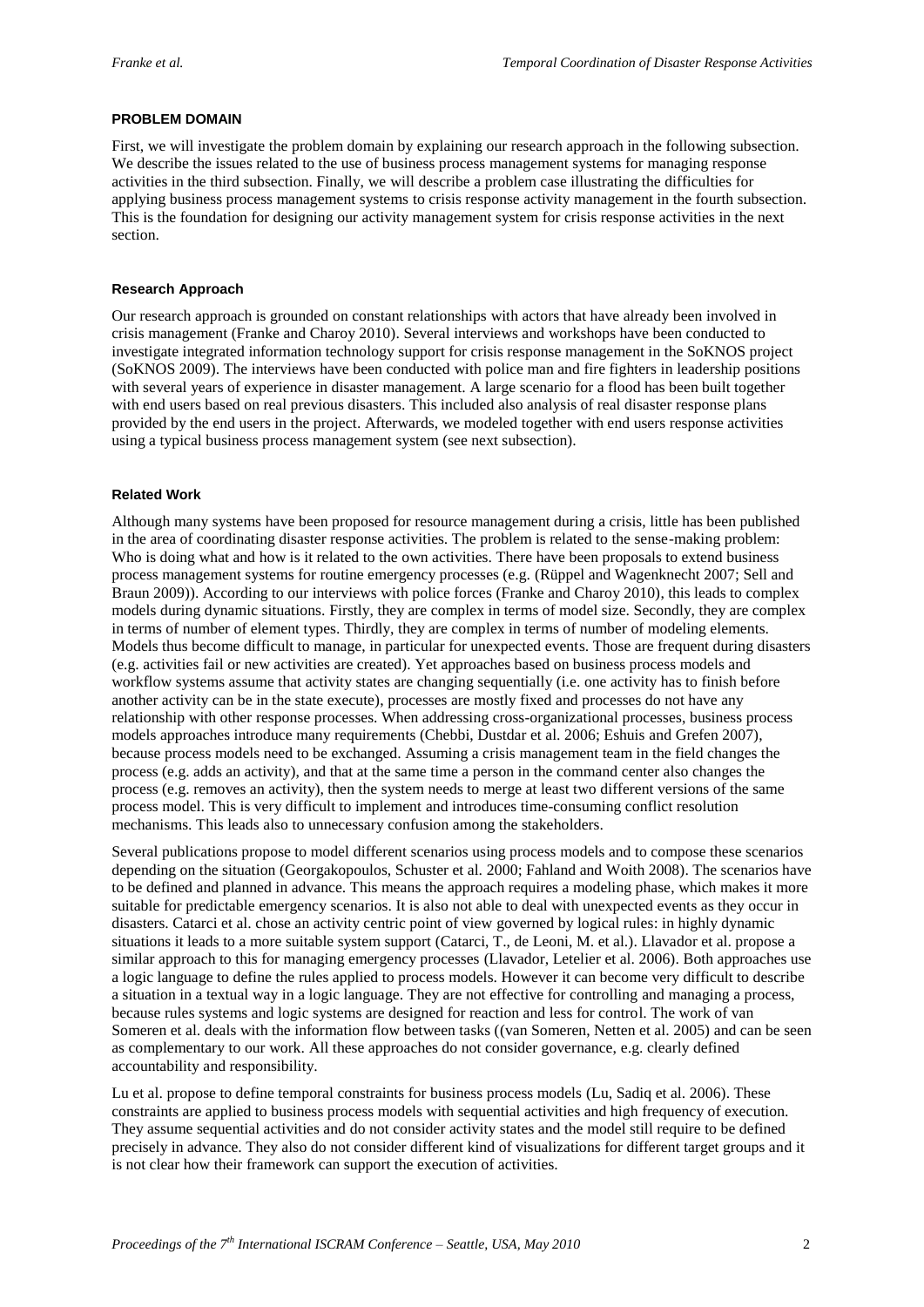### **Crisis Management Activities differ from Business Processes**

Different types of processes have been identified in the field of computer supported cooperative work (CSCW). McCready describes three types of processes in the business process domain: ad-hoc, administrative and production (McCready 1992). They all require defining sequential activities and isolated processes. Most of the process types can be applied to disaster management for administrative processes. For example, public safety organizations have business processes like controlling, human resource management or training processes.

However, crisis response activities do not seem to fit anywhere in this scenario as our interviews have shown. We tried to model response processes with a business process modeling language (event-driven process chains (Scheer 2000)) together with the end users, such as fire fighter and police within the SoKNOS project. We did not investigate other business process modeling languages, such as the Business Process Modeling Notation (BPMN), because they can be considered as similar (Recker 2008). Modeling the processes is mandatory for managing the activities by a process management system. Our modeling approach was not successful: the models were usually large (i.e. many activities), but meaningless (i.e. every activity runs in parallel without any other information). When integrating governance roles (e.g. accountability or responsibility) they became very complex (i.e. using many different more complex model elements, such as "AND", "OR" and "XOR"- Connector for routing the control-flow). We could also not clearly define isolated processes in a disaster response. Relative temporal dependencies between parallel activities cannot be modeled using business process modeling languages (see also section "Example"). The end users told us that business process models cannot adequately capture response activities. The problem is that we do not have only activity sequences or clearly isolated processes like in business process models. This means systems using business process models for describing and managing business processes (e.g. workflow systems) are not very suitable for managing disaster response activities with many exceptional events. This was not due to the lack of modeling skills, because the models have been developed together with business process experts. The modeling language and elements were not suitable to capture the important aspects in response scenario. This has been also confirmed by others (Georgakopoulos, Schuster et al. 2000; Denning 2006; Catarci, de Leoni et al. 2008; Fahland and Woith 2008). Our analysis of disaster response plans (generic and disaster specific, such as flood response) by police and fighters in the SoKNOS project also has shown that they only contain a list of activities, which cannot be mapped directly to business process models.

# **Problem Case**

We illustrate the problematic of response activities and their dependencies in this section using a simplified problem case (see Figure 1) based on a realistic flood disaster scenario developed together with end users in the SokNOS based on real previous disasters. There are three different organizations responding to the flood.



**Figure 1 Problem case from an activity point of view**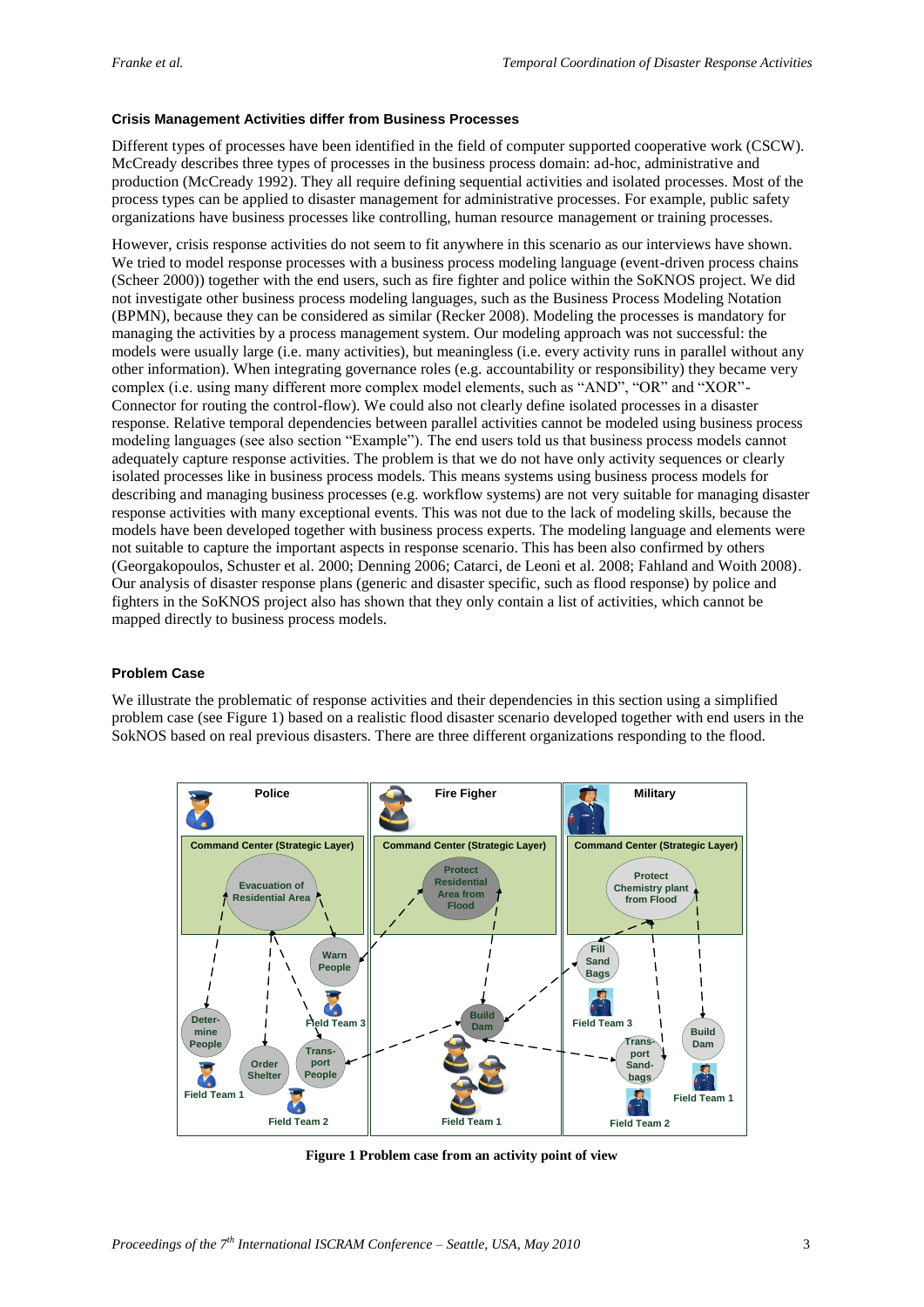The police are evacuating a residential area threatened by the flood. The fire fighters are protecting the residential area by building a dam.

The military forces are protecting a chemistry plant from a flood by building another dam. They are also responsible for filling and transporting sand bags for themselves and the fire fighters.

Several activities are executed by different organizations consisting of command centers and field teams. Activities are represented as circles in the figure. Every activity runs in parallel to the other activity, when considering the management lifecycle of the activities. For example, in the beginning all activities are planned and then some start to execute. Others can be idle, because they are waiting for something. Others may fail or are cancelled. Different types of activities may have a different management lifecycle. For example, logistics activities, such as transport sandbags, are managed differently than evacuation activities, such as warning people. There is also a need for defining clear accountability and responsibility (i.e. governance) for each activity. For example, the police chief is accountable for the activity "Evacuation of Residential area", but the police field team is responsible for its execution. There are dependencies between activities illustrated as dotted lines.

Currently, we have not identified much research on how these kinds of dependencies can be supported by a crisis response activity management system. As mentioned before, many of these temporal dependencies cannot be managed using business process management systems (see also section "Example"). For example, we cannot model that "Evacuation of Residential area" can be executed as long as "Protect Residential Area from Flood" is executed. We describe in the following section how such as system supporting such a situation can be defined.

# **A SYSTEM FOR RESPONSE ACTIVITY MANAGEMENT**

The goal of this section is to describe the design of our system. First, we will describe the requirements gathered from case studies within the SoKNOS project and outside of it (e.g. (Wachtendorf 2000)), interviews and workshops with end users. Afterwards, we will explain how activities are described in the system. We will explain how the system can support execution of these activities in the third subsection. In the last subsection we will describe how activities can be visualized in different contexts. Our model is simple and generic and can be extended easily.

# **Requirements**

Based on the analysis of the problem domain in the previous section we derived the following requirements for a system for managing response activities:

- 1. Description of activities and dependencies in the system: Activities can be created ad-hoc (e.g. by people in the field or command center). Different types of activities, such as decision-making activity or operation in the field, need to be described differently, because there is a different management process for them. The way activities are executed, and the governance roles constraining their execution can change depending on the nature of the activity. Even dependencies can occur at a finer level of granularity than just the activity themselves. The resulting model should support these kinds of description. This is the result of our research and currently this is not supported adequately by current business process management systems.
- 2. Execution: Execution is described as state change of activities (planning, executing, finishing, failing, cancelling etc.). State changes of all activities can take place concurrently but can be controlled through the dependencies that may exist between them. From our interviews we drew the conclusion that most of the activities are running in parallel (i.e. change their state in parallel). Each state change may violate dependencies. This needs to be managed by the system but in a flexible way. Dependency violation may be forbidden, corrected or just notified. This is very situation dependent and need to be taken into account in the model.
- 3. Visualization: Each user can visualize the activities and their dependencies differently, e.g. by providing a map of activities or an activity matrix. This requirement results from the fact that each organization has already means for visualization of the response activities and they are used to them.

In the following subsections, we explain the design of our system that tries to address these requirements.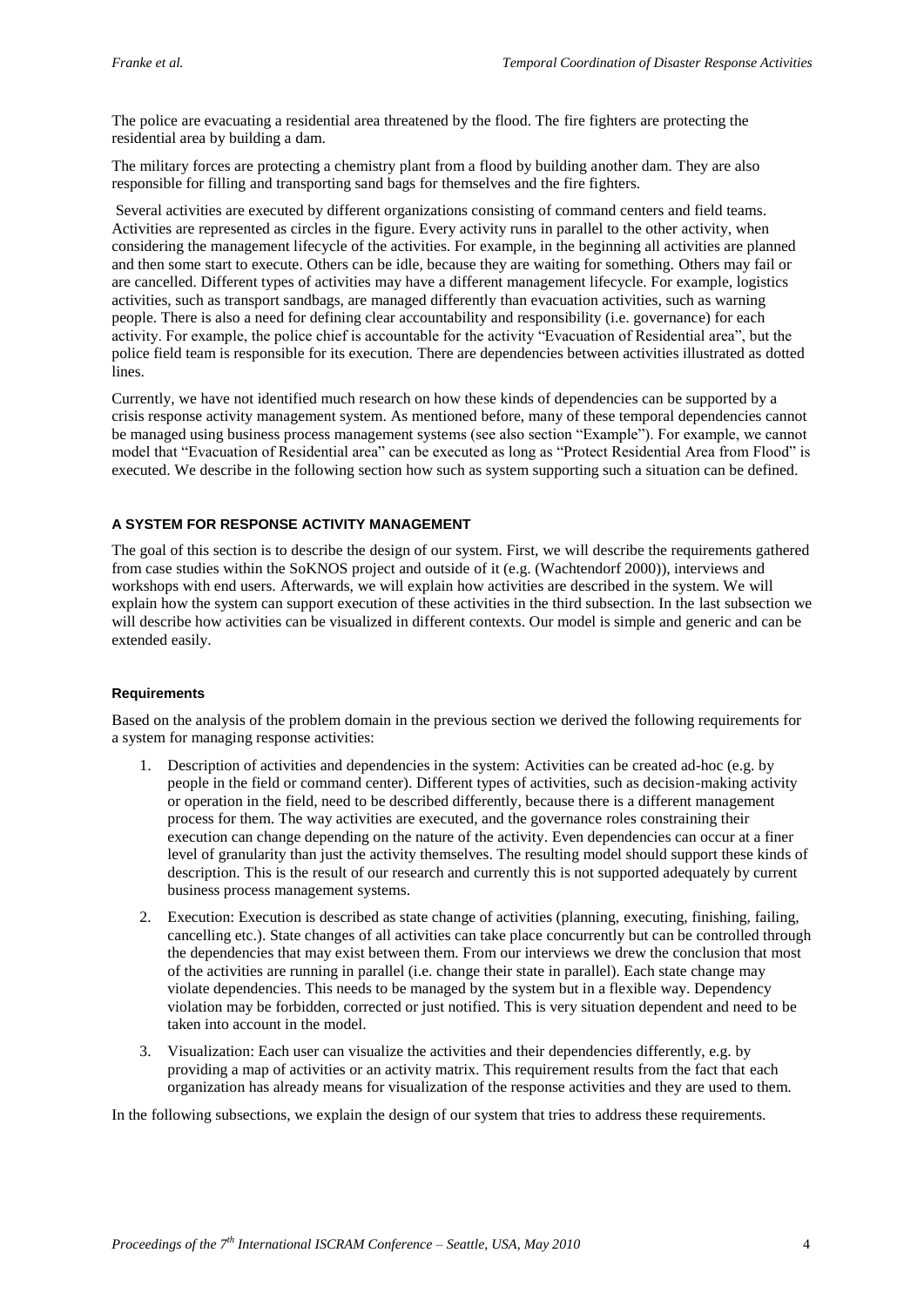# **Modeling of Activities in the System**

The model we propose allows to describe activities and dependencies between them and to manage activity execution. This model can be represented from different perspectives (see section "Visualization"). For example, teams in the field need a simple view on the activities and people in the command center require a more detailed version. We distinguish between three elements that can be described in the system: activity types, activities and dependencies.

An activity type is described as:  $a_d = (SA, f, G)$  with

- S is a finite set of activity states
- $SA \subseteq S$  is a subset of activity states for the activity type
- $\bullet$  *f* : *SA*  $\rightarrow$  *SA* is a transition function defining the possible transitions from one state to another
- $G = \{g_a, g_r, g_c, g_i\}$ 
	- $\circ$  *g<sub>a</sub>*  $\subseteq$  *SA* is the transition function of the accountable role for the activity. Accountability describes who decides ultimately on the activity.
	- $\circ$  *g<sub>r</sub>*  $\subseteq$  *SA* is the transition function of the responsible role for the activity. Responsibility describes who executes the activity.
	- $\circ$  *g<sub>c</sub>*  $\subseteq$  *SA* is the transition function of the consulted role for the activity. Consulted describes who should be consulted prior a state change.
	- o  $g_i \subseteq SA$  is the transition function of the informed role for the activity. Informed describes who is informed after a state change.

Figure 2 illustrates an example for an activity type representing the management lifecycle of an activity. In this example we have different states (e.g. "Plan" or "Execute") and roles assigned to the transition between states (e.g. "accountable, consulted" on the transition between the states "Plan" and "Execute"). This means that only these roles are allowed to do the state change. For example, if the commander has the role accountable then only he/she can change from "Plan" to "Execute".

An activity is described as follows:  $a_i = (uid, name, cs, type, GA)$ 

- *uid* is a unique identifier of the activity
- *name* describes the activity
- $cs \in SA$  is the current state of the activity
- *type* is the activity type ( $a_d$ ) of the activity
- $GA = P \times G$  describes the assignment of governance roles to participants
- P is the set of assigned participants (user of the system, e.g. commander in the field or operating center)

Further data can be attached to the activity (e.g. geographical position, resources, deadlines etc.), but we do not prescribe how this data should look like or interpreted.



**Figure 2 Example: Activity Type**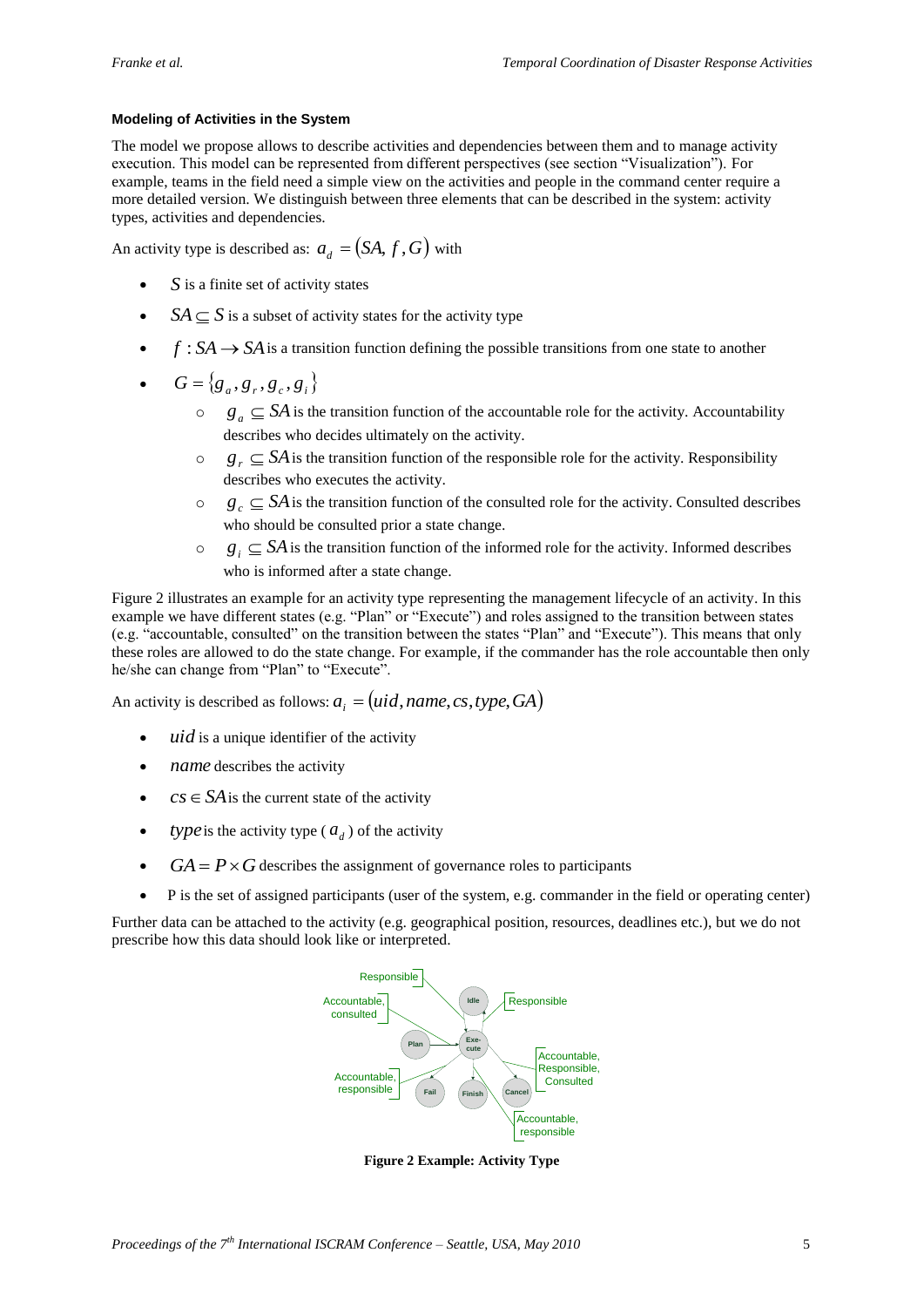A dependency is described as relationship of states between two different activities:  $d_i = (a_s, s_s, a_d, s_d, t)$ 

- $a_s$  Source activity
- $s<sub>s</sub>$  Source state
- $\bullet$  *a*<sub>*d*</sub> Destination activity
- $S_d$  Destination state
- *t* Dependency Type

We use Allen's proposed thirteen time interval relationships to illustrate our dependencies (see Figure 3 - Please note that only seven dependencies are shown, because the other dependencies are just the inverse of six of the dependencies) (Allen 1983). The dependency type refers to one of these proposed time interval relationships.



**Figure 3 Allen's proposed time interval relationships**

These dependencies are qualitative (i.e. they do not require explicit date and time definitions), exhaustive (i.e. there are no other possibilities) and distinctive (i.e. each relationship has a different meaning). It should be highlighted that our temporal dependencies are relative and not absolute. We describe them relative to other activity states. The main reason for this is that it is very difficult to prescribe exact times in such a scenario. However, this does not mean that we cannot integrate deadlines with precise date and times in our concept. The dependencies are established between states to be able to deal with exceptional situations (e.g. a failed activity leads to execution of other activities).

We describe in the following section an example for activities and dependencies as well as a mechanism for executing activities.

# **Execution**

The support of the execution of the activities within the system is an important part of our work. The execution has the following basic steps:

- State change of an activity is requested (by human or machine agent)
- If state change is allowed by governance role then continue with execution
- Setup the list of dependencies which are violated by the state change

We do not describe the technical details of the execution mechanism here, because this is not the scope of this paper. Basically the system offers different choices to deal with violation of dependencies: prevent the state change (enforcement), trigger other state changes (automation) or display violation of dependencies (support). The user can describe in the system, how the system should deal with the dependency. We were able to implement this mechanism using finite state machines representing the dependencies.

Figure 4 provides a simple example for the description of activities and dependencies as well as their execution.

Two activities "Determine People" and "Transport People" have a dependency between their states "Execute". This dependency says that the state "Execute" of the activity "Determine People" overlaps with the state "Execute" of the activity "Transport People". In the first phase, both activities are in the state "Plan".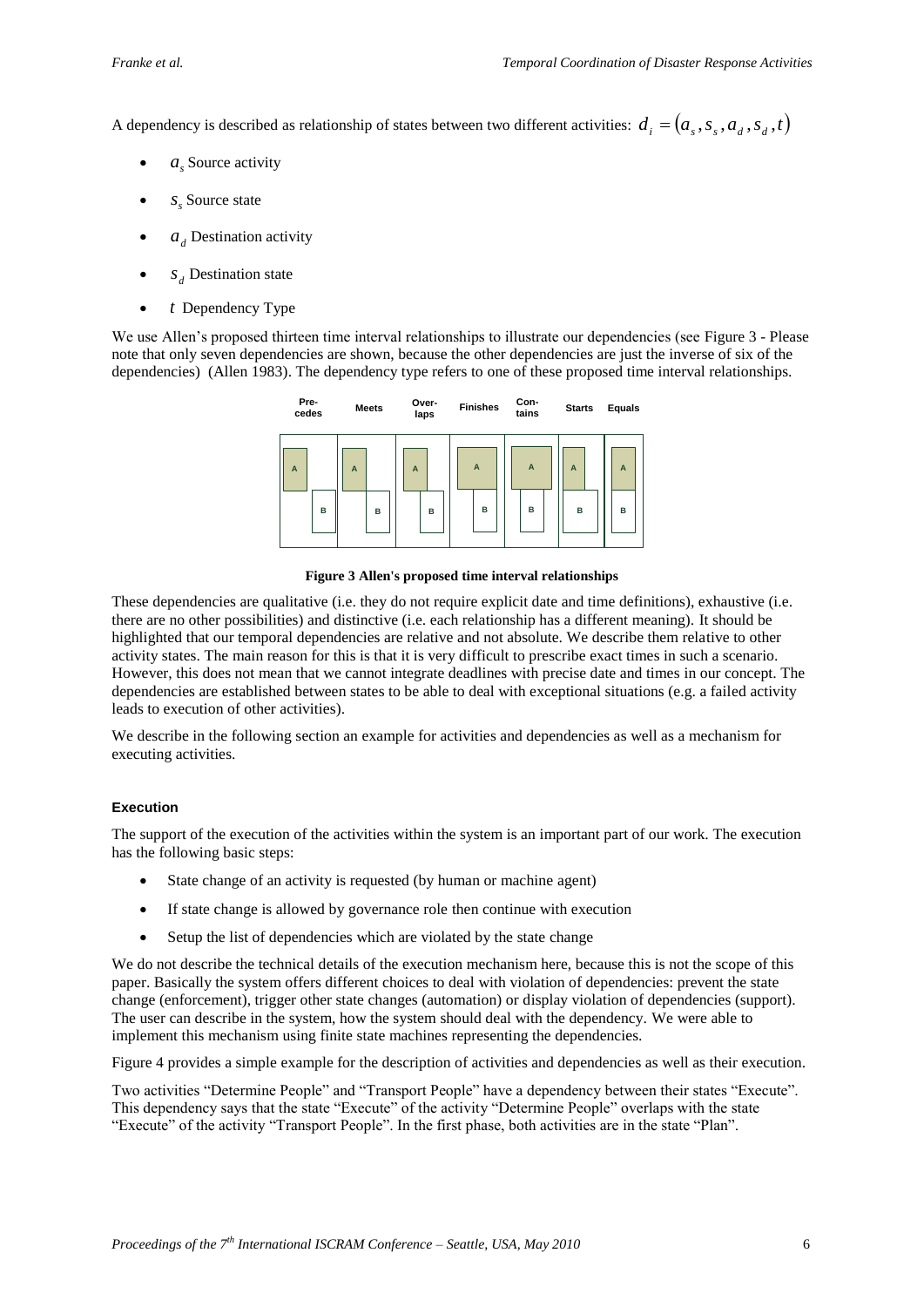In the second phase, the activity "Transport People" changes its state from "Plan" into "Execute", which is a violation of the dependency: the activity "Determine People" has to start its execution first. In the example, the user is notified about this violation. It could also notify the role of the other activity to go into execution state.

The user can now change the state of activity "Transport People" back to "Plan" and wait for the activity "Determine People" to be in the state "Execute" as illustrated in the third phase.



**Figure 4 Example for Execution of Activities**

However, there might be also other possibilities (e.g. changing the activity "Transport People" into the state "Idle"), which can be suggested by the system. A more constraining situation could for instance force "Determine People" to be in the state "Execute" or would simply forbid the state change from the "Transport People" activity.

There will be of course more activities and dependencies during a response, but this does not change the general concept. It should be noted that it is just an illustrative example and different types of visualizations may exist.

#### **Visualization**

It is important that the system is able to visualize the activities and dependencies in a different context. For example, they can be shown on a map or a more simplified view can be provided (cf. Figure 5). The first approach provides more information, but people might get lost in a complex situation with many activities. The latter one is useful for getting a quick overview on activities and dependencies, but it contains less information. Teams in the field need a much more simplified view on the activities, because they have to cope with the situation in the field. This has been a result of the discussion with end user. There may different kind of visualizations depending on the situation and users using the system. Visualization of our activity model is a whole other research area, which requires further interviews and workshops. For our system it is important that different kind of visualization of the activities can be easily supported.

#### **Example**

We describe in this section how the system is going to be used in a disaster exercise or a real disaster. Users (e.g. teams in the field or in the operating center) may load a set of activities and dependencies described in a plan. In the beginning responding organizations rely on plans. During the response they may create new activities and dependencies depending on the need of the situation. They can also exchange activities with other people and integrate the exchanged activities with the own ones.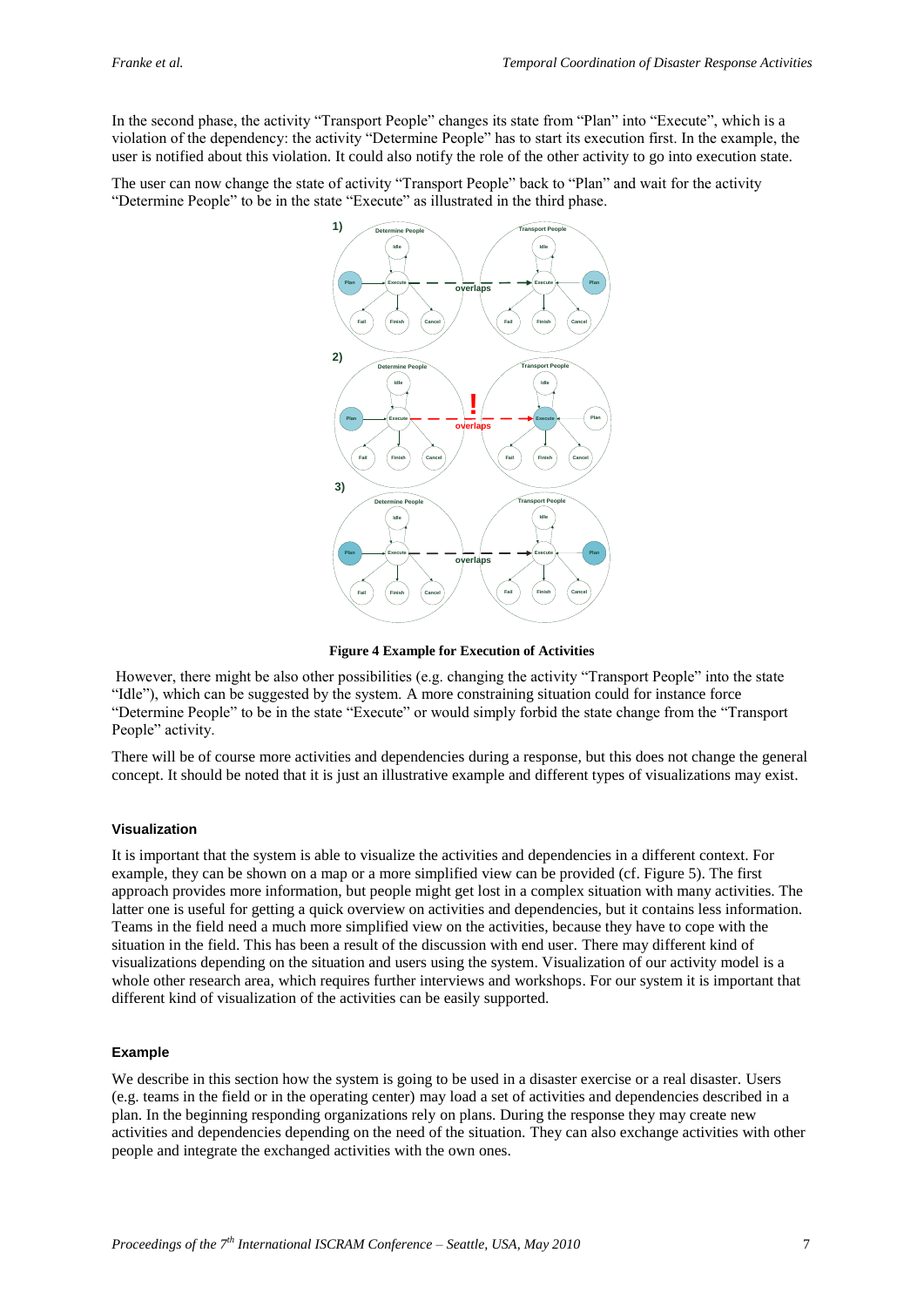Four activities have been selected from the previous scenario (see Figure 5) to illustrate the concepts of temporal dependencies: "Warn People", "Protect Area" (Protect Residential Area from flood), "Determine People" and "Transport People". "Warn People" is the activity for warning the people in the residential area that they are going to be evacuated. "Protect Area" is the activity to build a dam to protect the residential area from a flood. "Determine People" is about searching for people in the residential area to evacuate. "Transport People" is the activity for transporting people out of the area. We assume that these activities have the same activity type, with a "Plan", "Execute" and "Finish" state. The role "accountable" is allowed to change the state from "Plan" to "Execute". The role "responsible" is allowed to change the state from "Execute" to "Finish".



**Figure 5 Activities and their relative temporal Dependencies**

An activity is in a state for some time, but we cannot prescribe explicitly the time (e.g. we cannot prescribe that the activity "Protect Area" is in the state "Execute" for 5 hours and 5 minutes). The time an activity is in a certain state is illustrated in this figure as a line. There are three temporal dependencies between the activities. Each box in the figure describes one dependency between activities. The first box describes the dependency between states of the activities "Warn People" and "Protect Area". The activity "Warn People" is first in the state "Plan". Afterwards it changes into the state "Execute". The activity can be as long in the state "Execute" as the activity "Protect Area" is in the state execute, i.e. if the activity "Protect Area" changes into the state "Finish" then also "Warn People" has to change into another state (e.g. "Finish" or "Fail" etc.). Otherwise the dependency is violated. This corresponds to the temporal dependency "Finished by".

The second box describes the dependency between the states of the activities "Determine People" and "Protect People". The activity "Determine People" can only be in the state "Execute" if also the activity "Protect People" is in the state "Execute". This corresponds to the temporal dependency "Contains". The third box describes the dependency between the states of the activities "Transport People" and "Determine People". The activity "Transport People" in the state "Execute" overlaps with the activity "Determine People" in the state "Execute". This means transports can start during execution of the activity "Determine People". The activity "Transport People" can be in the "Execution" state a little bit longer than the activity "Protect Area", because people are transported out of the area (i.e. they are not directly affected by this activity).

It is very difficult to represent and execute this in business process management systems (cf. related work), because this leads to very large models which have exactly an opposite effect: They make the situation even more complicated and end user tends in this case not to use such tools.

People in the field can exchange activities and dependencies with other people (e.g. their operating center or of other organizations) and they can also create dependencies to their own activities. Field teams usually have one person designated for communication and this person can use our system on a PDA or an even simpler input device to describe activities currently done by the team. This is not an unrealistic assumption, because we found out during our interviews that small simple input devices are already in use by some fire fighter teams in the field. They are used to transfer activity status to the operating center, but do not provide functionality to create dependencies between activities and to warn them when a dependency is violated. If we revisit the example in Figure 1 we might have the situation where one or more of the fire fighters are injured. Other fire fighters stop to build the dam to treat the injured fire fighters. This activity is exchanged (e.g. via email or other communication channels) with people in the command center and these people establish dependencies to other activities (e.g. "Send Ambulance") and exchange these dependencies with people in the field. This illustrates also another potential of our system from the perspective of vertical coordination: The teams in the field can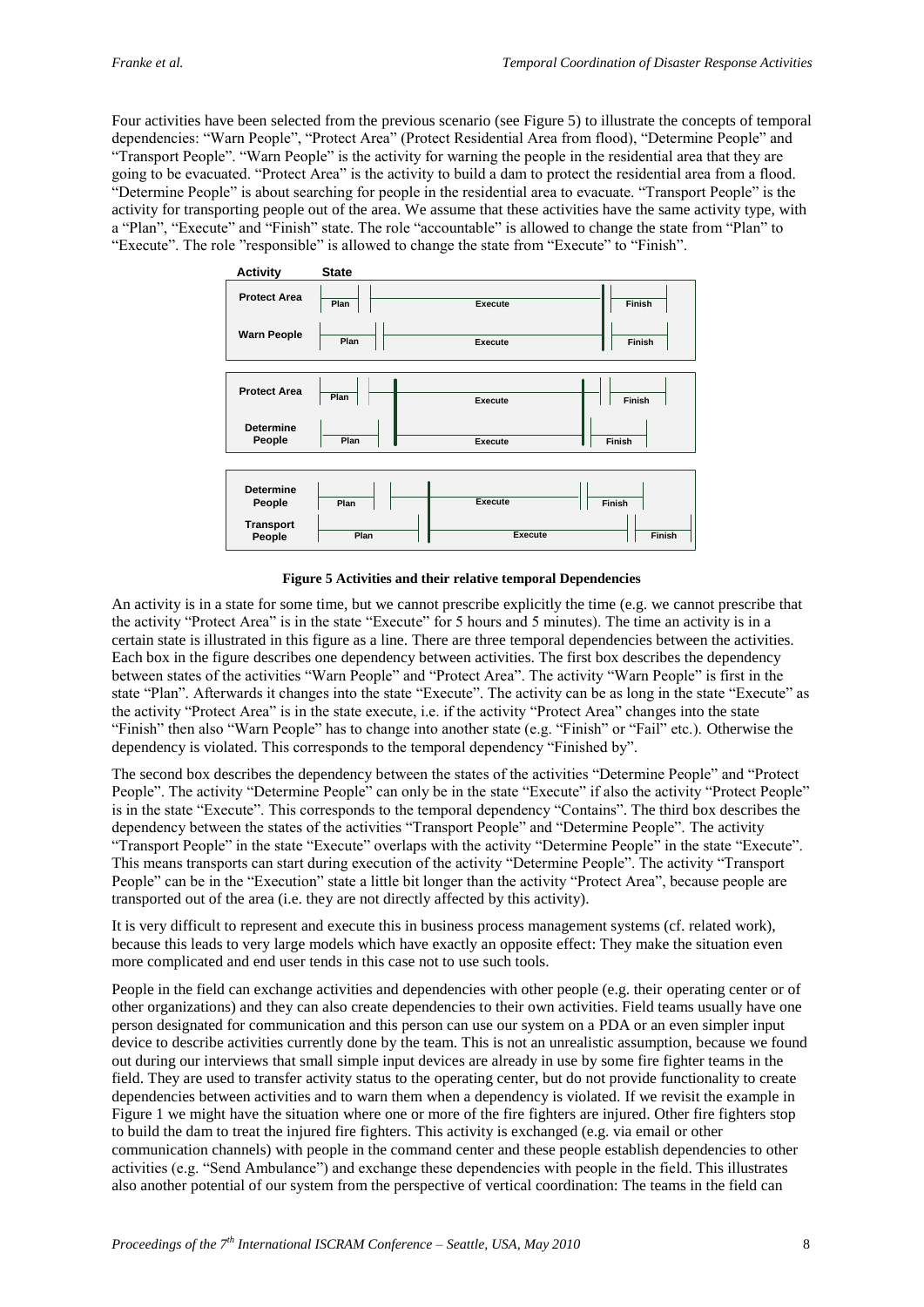give better feedback on what they are doing and what the current situation in the field is to people in the command center. The same mechanism can also be applied to the horizontal/cross-organizational level: Fire fighters in the field can exchange activities and dependencies with police men in the field. Since activities and dependencies are lightweight constructs, there is no complex automated translation of concepts of the fire fighters to concepts of the police. We assume that police can make sense out of the activities of the fire fighter (i.e. understand the basic meaning). As a result from our interviews this is usually the case for activities. Case studies have shown that this is usually not a big issue in a disaster (cf. (Wachtendorf 2000)).

#### **DISCUSSION**

There are two different kinds of evaluations for our system: analytical and empirical. The analytical evaluation allows to make sure that activities and dependencies are correctly interpreted by the system and that no cyclical dependencies can be created between activities. For instance, analytical evaluation forbids that activity "C" follows after activity "B" and activity "B" follows after activity "A" and activity "A" follows after activity "C". We ensured this by using methods of interval algebra (Allen 1983). This is also different for analytical evaluation of models in business process management systems, where the focus is the correctness of the controlflow of an isolated process.

We focus in this paper on the empirical evaluation of the system. This requires to interview end users, such as fire fighters or police. During these interviews we want to present them our model. As of now, we have been discussing the model with one senior (i.e. professor) and one junior organizational scientist specialized in firefighting procedures by providing an animated version of our model. Thus, the terminology we used for describing concepts (e.g. activity) is in line with the terminology of organizational scientists. Out of our discussions, they have evaluated our model from an end user perspective. They confirmed that the model from an activity and dependency level can be useful for first responders. They also confirmed that the execution mechanism is useful. They recommended integrating our model with existing visualization systems.

We also discussed with a commander of a large humanitarian aid organization in Germany and a fire fighter commander in France about the model using an animated presentation. Both have several years of leadership experience in the field with real disasters. They said the model can be useful for certain types of disasters, where it is possible to use information technology to coordinate each other (e.g. a storm or low pacing floods). For example, in very fast evolving situations, such as wild fires, it is not possible for people in the field to use information technology, because they have to answer fast to the situation. They told us that the model is useful on higher levels of the hierarchy of organizations (e.g. command center). Different levels of a hierarchy require different level of details on the activity model. For example, people in the field may only need a list of activities, but on higher levels more detailed models are required. Our model allows representing the activities at different hierarchy levels (cf. Figure 1) using, for example, the dependency "contains". They also confirm that the model is useful for the cross-organizational perspective, but it requires that the organizations and different levels of a hierarchy communicate with each other. They mentioned also the issue of conflicting information on the crossorganizational level or even cross-team level. For example, different organizations perceive the same activity in different states (e.g. the police thinks that the activity "Build Dam" has failed while the fire fighters are still executing this activity). This leads to conflicts which need to be resolved and system support can be helpful for that (e.g. by defining governance mechanisms to resolve these conflicts).

This is an early validation of our model. We will test our system in the context of a disaster exercise, together with identified actors of the crisis management domain. We will evaluate our prototype throughout two exercises. In the first one, there will be a predefined detailed script, known by all participants. The goal within this exercise will be to familiarize users to prototype and its model, and to learn about its possibilities. In the second exercise, there will be a predefined high level script, known by all the participants. During the exercise, moderators will further expand the script with details, to make it more realistic. The goal here is to evaluate the capacity of the prototype for handle unpredictable scenarios (such as disasters). We also want to investigate the limitations of using the system with respect to the dynamics of fast evolving situation.

### **CONCLUSION**

Our contribution in this paper is twofold. First, it contributes to the understanding of information system support for crisis response activities. A balance has to be found between agility and control and between simplicity and expressiveness. We found out, and it confirms other works, that a process centered approach is not well suited to get the right balance as it tends to be less agile and too complex. It appears that in parallel with existing resource centered or event centered approaches, an activity centered approach provides a good level of abstraction to cope with the specific nature of the crisis. Of course, this includes the ability to manage different kinds of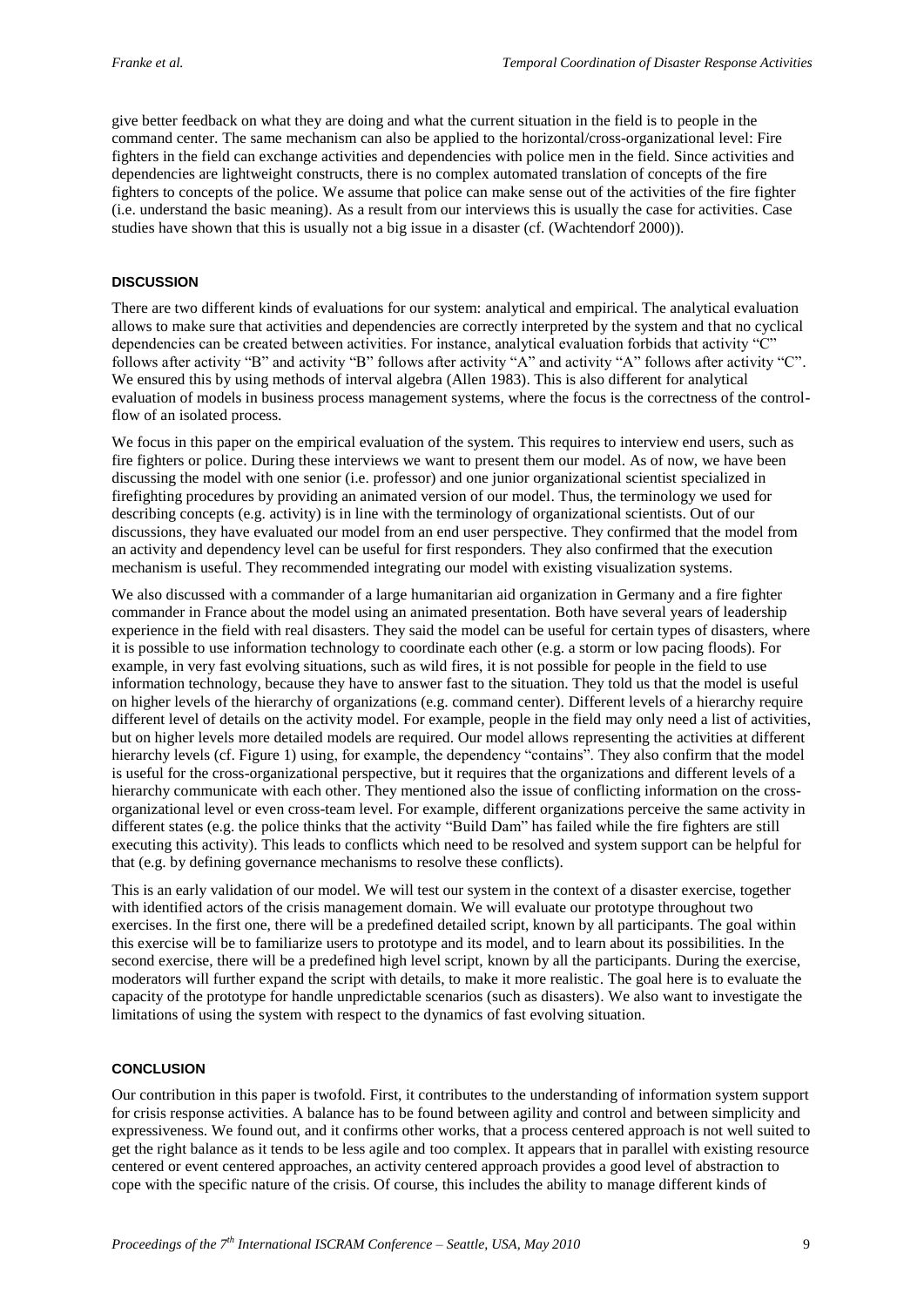dependencies between activities (e.g. temporal ones) and especially between activities of different stakeholders. The solution we propose is based on these conclusions and it is our second contribution. Our model is based on the idea of networks of activities that can be shared and controlled between different organizations. Our framework provides a definition of activities that may have a specific life cycle controlled by adapted-able governance models. This is new compared to process management where only the owner of an activity can change its state. Activities themselves can be considered as specialized micro processes with dependencies towards other activity micro processes, forming a network that should remain manageable. Constraints checking and enforcement policies ensure that activity management can be integrated smoothly with the actual work that takes place during the crisis. Although extended empirical validation has not been conducted yet, we have early indicators that this solution can be considered as an initial step towards a more sophisticated support of dynamic disaster response activities. Cross-organizational activity management is part of our future research, because there are still unsolved governance issues (e.g. conflicting views of different people/organizations on the state of an activity). We evaluated this system approach together with business process experts and did first evaluations with social scientists and end users. We are continuing the evaluation of our approach together with end users, which are also interested in evaluating the prototype as part of disaster exercises in the future. We anticipate that other business domains could require cross-organizational ad-hoc activities, such as the media industries, customer relationship management, the service industries or the critical infrastructure protection area.

# **Acknowledgement**

The research was partially funded by the German Federal Ministry of Education and Research under the promotional reference 01ISO7009. Another part was funded by the French Agence Nationale de la Recherche (CIFRE funding scheme). The authors take the responsibility for the content.

# **REFERENCES**

- 1. Allen, J. F. (1983) Maintaining Knowledge about Temporal Intervals, *Communications Of The ACM*, 26, 11, 832-843.
- 2. Catarci, T., de Leoni, M. et al. (2008) Pervasive Software Environments for Supporting Disaster Responses, *IEEE Internet Computing*, 12, 1, 26-37.
- 3. Chebbi, I., S. Dustdar, et al. (2006) The view-based approach to dynamic inter-organizational workflow cooperation, *Data & Knowledge Engineering*, 56, 139-173.
- 4. Denning, P. J. (2006) Infoglut, *Communications of the ACM*, 49, 7, 15-19.
- 5. Eshuis, R. and P. Grefen (2007) Constructing customized process views, *Data & Knowledge Engineering*, 64, 419-438.
- 6. Fahland, D. and H. Woith (2008) Towards Process Models for Disaster Response, *Process Management for Highly Dynamic and Pervasive Scenarios*.
- 7. Franke, J. and F. Charoy (2010) Design of a Collaborative Disaster Response Process Management System*, 9th International Conference on the Design of Cooperative Systems*.
- 8. Georgakopoulos, D., H. Schuster, et al. (2000) *Managing* Escalation of Collaboration Processes in Crisis Mitigation Situations, *16th International Conference on Data Engineering*.
- 9. Llavador, M., P. Letelier, et al. (2006) Precise yet Flexible Specification of Emergency Resolution Procedures. *3rd International Conference on Information Systems for Crisis Response and Management (ISCRAM)*, Newark, NJ, USA.
- 10. Lu, R., S. Sadiq, et al. (2006) Using a Temporal Constraint Network for Business Process Execution. *17th Australasian Database Conference*.
- 11. McCready, S. (1992) There is more than one kind of Work-flow Software, *Computerworld*, November,  $2<sub>1</sub>$
- 12. Recker, J. (2008) Understanding Process Modelling Grammer Continuance A Study of the Consequences of Representational Capabilities, School of Information Systems, Queensland University of Technology, Brisbane, Australia.
- 13. Rüppel, U. and A. Wagenknecht (2007) Improving Emergency Management by Formal Dynamic Process-modelling, *24th Conference on Information Technology in Construction*.
- 14. Scheer, A.-W. (2000) *ARIS - Business Process Modeling*, Springer.
- 15. Sell, C. and I. Braun (2009) Using a Workflow Management System to Manage Emergency Plans, *6th International Conference on Information Systems for Crisis Response and Management (ISCRAM)*, Gothenburg, Sweden.
- 16. SoKNOS. (2009) Service-orientierte ArchiteKturen zur Unterstützung von Netzwerken im Rahmen Oeffentlicher Sicherheit, http://www.soknos.de, retrieved 12.03.2009.